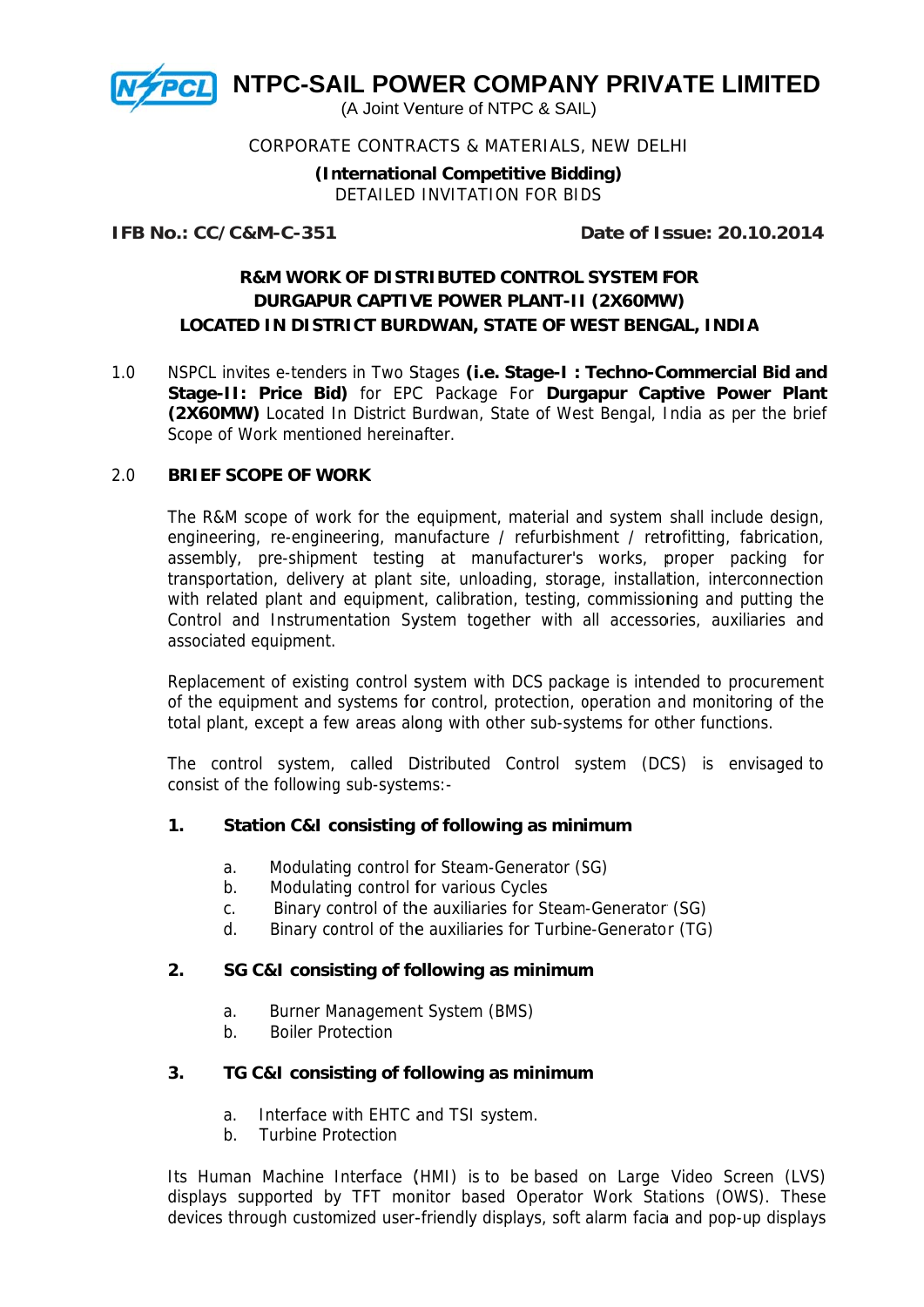are used for giving fast pin-pointed faults/ status to the operator. Local / Backup operation of some equipment / drives is envisaged through Push Buttons in some application. The total system is to be networked through a Station-Wide LAN for use of real time data of various plant areas by other users like maintenance, planning, efficiency enhancement groups etc. with adequate security policies.

The sequence of events recording & alarm annunciation are also implemented as a part of DCS system. A GPS based master and slave clock system is envisaged for uniform and synchronized timing signals throughout the entire station.

The power supply for each of the above control systems is to be based on 24V DC provided through microprocessor based modular system and for the peripherals and other subsystem through 230V Single Phase UPS along with battery backup for Main plant.

Field instruments like temperature elements, Temperature Transmitter, Pressure Transmitters, DP transmitters, Level Transmitters along with their process connection & piping as well as measurement systems etc are also procured through this package.

Apart from above, Operator control desks, panels, shielded twisted pair instrumentation cables, control and power cables, optical fiber cables, field erection material viz. conduits, trays etc. are also included in this package.

Connectivity with existing numerical relays installed at switchgear.

Dismantling existing DCDB and supply, installing of new DCDB (220VDC control supply)

In addition, dismantling of existing equipment and panels, as identified and as required, is also included in the package.

Detailed scope of work has been specified in the bidding documents.

- 3.0 NSPCL intends to finance the subject Package through External Borrowings/Own Resources.
- 4.0 Detailed specification, scope of work and terms & conditions are given in the bidding documents, which are available for examination at the address given below till the last date for requesting the bidding documents indicated herein. The salient details and schedule for the bidding is as under:

| Issuance of IFB                                                      | 20.10.2014                                                                                                                                                                                                |
|----------------------------------------------------------------------|-----------------------------------------------------------------------------------------------------------------------------------------------------------------------------------------------------------|
| Document Download / Sale Commencement Date & Time                    | 10:00:00 on 20.10.2014                                                                                                                                                                                    |
| Document Download / Sale Close Date & Time                           | 17:00:00 on 17.11.2014                                                                                                                                                                                    |
| Last Date & Time for Receipt of Queries from Bidders (if<br>any)     | 17:00:00 on 27.11.2014                                                                                                                                                                                    |
| Last Date and Time for Techno-Commercial Bid (Stage-I)<br>submission | 14:30:00 on 17.12.2014                                                                                                                                                                                    |
| Techno-Commercial (Stage-I) Bid Opening Date & Time                  | 15:00:00 on 17.12.2014                                                                                                                                                                                    |
| Cost of Bidding Documents                                            | <b>INR 7875/- (Rupees Seven</b><br><b>Thousand Eight Hundred</b><br>Seventy Five only) for Indian<br>Bidders and US \$ 175/- (US<br><b>Dollars One Hundred Seventy</b><br>Five only) for Foreign Bidders. |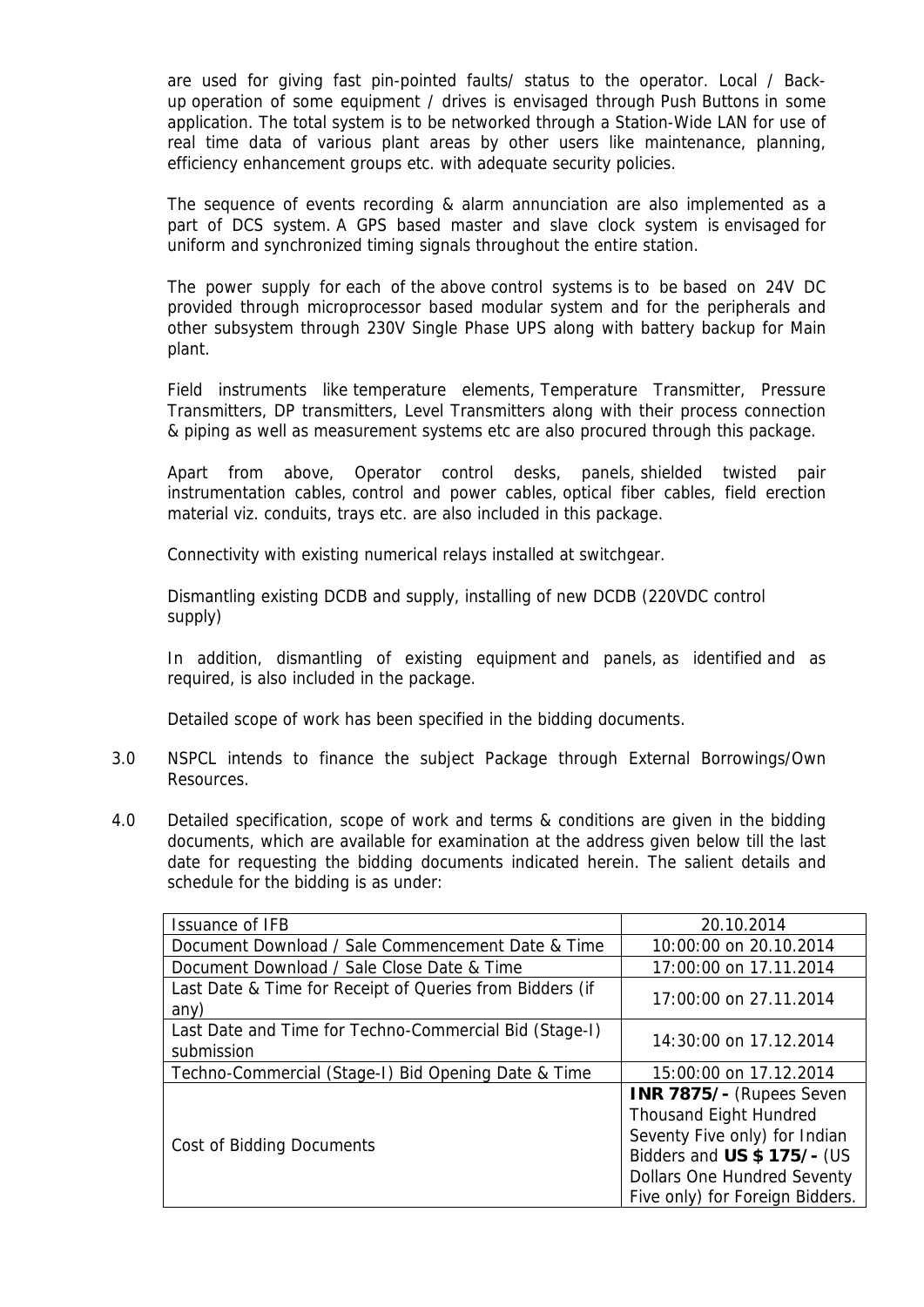Date for opening of Price Bid (Stage – II) shall be intimated separately after opening of Techno–Commercial Bid (Stage-I) to the qualified bidders of Stage-I.

- 5.0 A complete set of Bidding Documents is to be downloaded from NSPCL's e-tender website "**http://www.tenderwizard.com/NSPCL''** after registration on the website and entering the payment details at the place mentioned therein after paying the cost of bidding documents (non-refundable) as mentioned at clause 4.0 above in the form of an Account Payee Demand Draft / Bankers' Pay Order in favour of NTPC-SAIL Power Company Private Limited or "**NSPCL**" payable at **New Delhi** or through Electronic Money Transfer into NSPCL's Account No. **0007 0500 2031** of ICICI Bank, Connaught Place Branch, New Delhi, (IFSC Code **ICIC 0000007 and**  Swift Code **ICICINBB007** ) and entering its details at the appropriate place on the website. The original of the Demand Draft / Bankers' Pay Order or printed copy of the transaction statement for the Electronic Money Transfer is to be submitted in original at the address indicated below along with the Earnest Money Deposit.
- 5.1 Only the downloaded documents are to be used for bidding purposes. Bids shall be submitted online on our website and opened at the address given below in the presence of Bidder's representatives who choose to attend.
- 5.2 All bids must be accompanied by Bid Security for an amount of **INR 51,21,000 (Rupees Fifty One Lac and Twenty One Thousand only or USD 83,400 (US Dollar Eighty Three Thousand Four Hundred only)** in the form as stipulated in the Bidding Documents.

#### **ANY BID FOR WHICH ACCEPTABLE BID SECURITY AND COST OF BIDDING DOCUMENTS IN A SEALED ENVELOPE IS NOT RECEIVED PHYSICALLY AT THE ADDRESS INDICATED BELOW SHALL BE REJECTED BY THE EMPLOYER AS BEING NON-RESPONSIVE AND SHALL NOT BE OPENED**.

- 5.3 The Bidder may examine the bidding documents and may request for any modification or clarification or suggestions or deviation to the bidding documents prior to the specified last date for clarifications. The bidders are required to send his request to NSPCL by post or by email at the address indicated below for any modification or clarification or suggestions before the specified last date for the same.
- 5.4 Subsequent to last date for receipt of clarifications, NSPCL shall internally review the clarifications/ suggestions/deviations of the bidders and transmit the response (without identifying the source of query) to all prospective Bidders who have received the bidding documents. The response shall be sent through amendments/ clarifications to the bidding documents through email. While making his Techno-Commercial Bid & Price Bid; the bidder shall take into consideration all terms, conditions and specifications of the Bidding Documents, the amendment(s)/ clarification(s)/ addenda/errata (if any) issued by NSPCL prior to opening of Techno-Commercial Bids.
- 5.5 In case any modification (s) or clarification (s) or suggestion (s) of the bidders is / are not accepted in the said amendments/ clarifications made to the bidding documents; the bidders shall suitably take in to account the implication of such modification or clarification or suggestions by the bidder into their bid prices, if any, and submit their bid without any further modification or clarification or suggestions or deviation.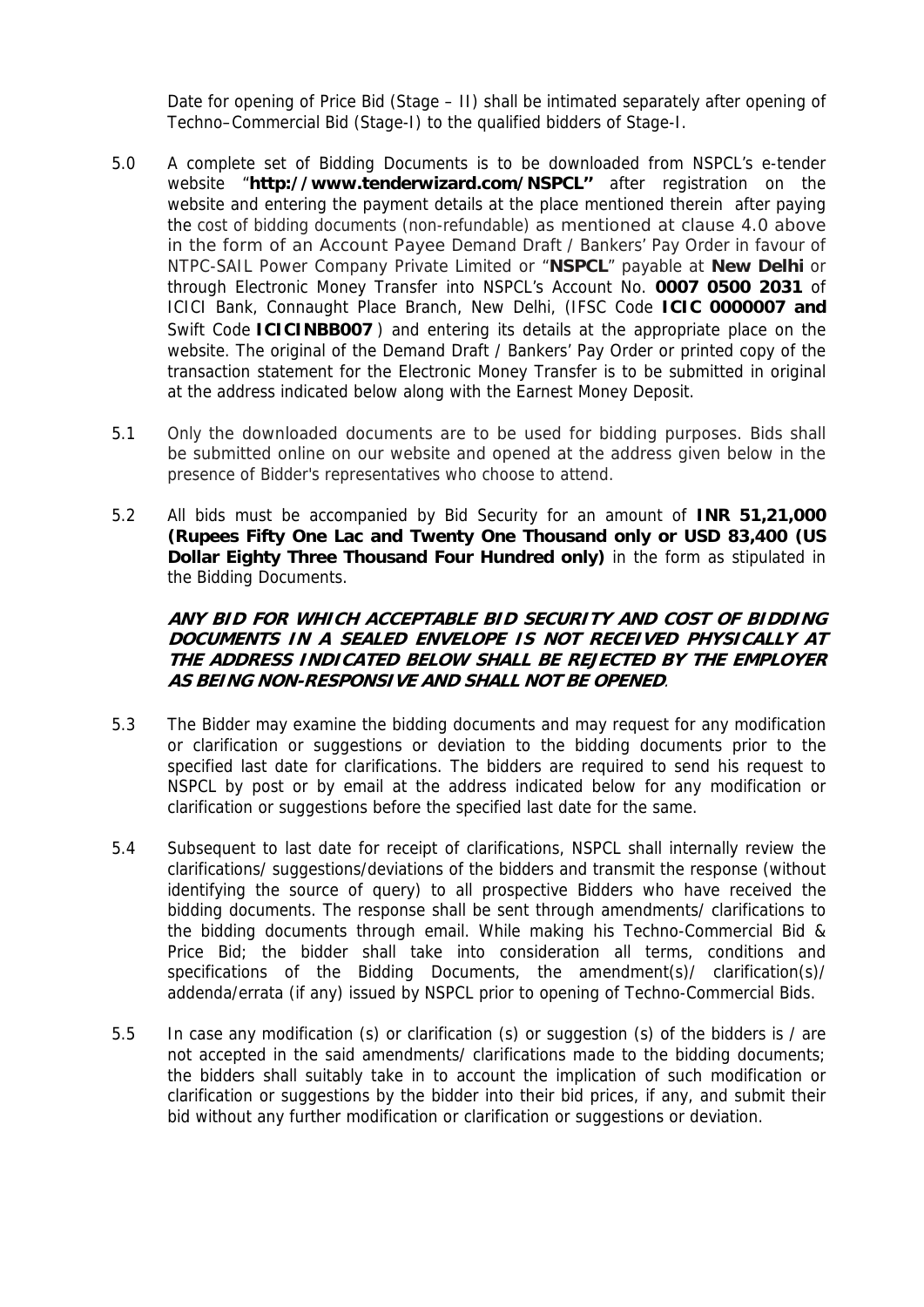#### 6.0 **Qualifying Requirements for Bidders (QR):**

1.0 In addition to the satisfactory fulfillment of the requirements stipulated under section ITB (Instructions to Bidder), the following shall also apply:

### 2.0 **Route-1 (For Bidder)**

The Bidder should have

- **a)** Engineered, Manufactured, Supplied, Erected / Supervised Erection & Commissioned / Supervised Commissioning of Distributed Digital Control, Monitoring & Information System (DDCMIS) / Distributed Control System (DCS), which should have been in successful operation in at least one (1) unit of coal fired station having unit rating of 60 MW or above for a period of not less one (1) year prior to the date of Techno-Commercial bid opening.
- **b)** Executed an order / orders of DDCMIS / DCS whose control system is either same or of the same series as being offered for this package & which should have been in successful operation in at least one (1) unit of coal fired station having unit rating of 60 MW or above for a period of not less than one (1) year prior to the date of Techno-Commercial bid opening.
- **c)** The control system of both **(a)** and **(b)** above should necessarily include as a minimum,

### **1. Station C&I consisting of following as minimum**

- a. Modulating control for Steam-Generator (SG).
- b. Modulating control for Feed water / Condensate Cycle.
- c. Binary control of the auxiliaries for Steam-Generator (SG).
- d. Binary control of the auxiliaries for Turbine-Generator (TG).

#### **AND**

### **2. SG-C&I consisting of following as minimum on tangential coal fired boiler**

- a. Burner Management System (BMS).
- b. Boiler Protection.

#### **AND**

#### **3. TG-C&I consisting of following as minimum**

- a. Interface with Turbine Governing system.
- b. Turbine Protection

It is not essential that all the three sub-systems SG-C&I, TG-C&I and Station-C&I are implemented in a single unit i.e., Bidder may participate even if the above has been carried out for these three sub-systems in three different units.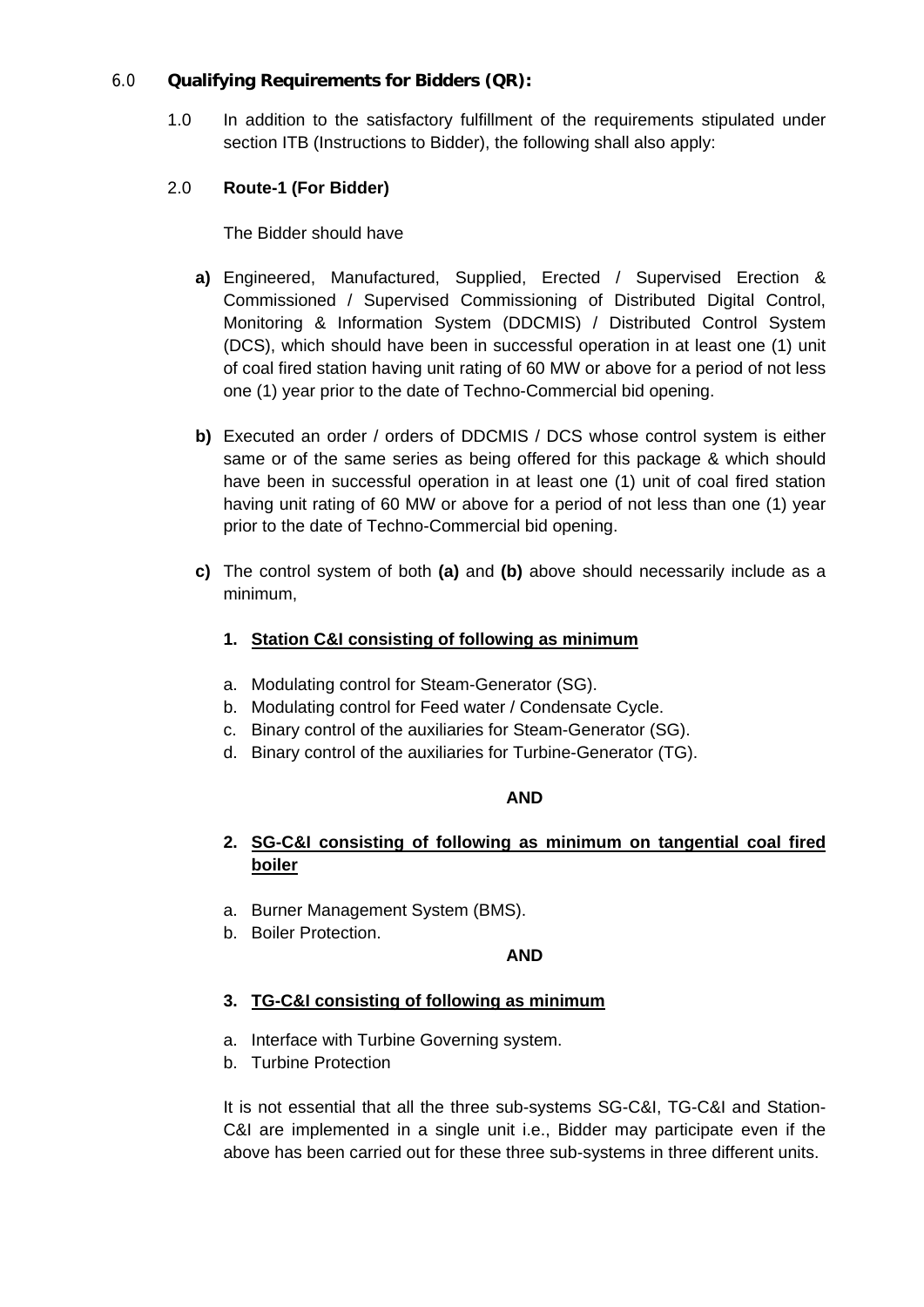#### 3.0 **Route-2 (For Bidder with Collaborator/Associate)**

The Bidder, who meets the requirements at 2.0 (a) with 2.0 (c) 1 only may also participate provided it associates with a DDCMIS / DCS manufacturer, who meets the requirements of 2.0 (a), (b) & (c)  $(1,2,3)$  above, only for engineered, supplied and commissioned the respective DDCMIS / DCS. In such a case, the Bidder should furnish along with its Techno-Commercial bid a Deed of Joint Undertaking (DJU), jointly executed by it along with its Collaborator / Associate for full responsibility of the performance of DDCMIS / DCS portion of the Contract as per format enclosed with the bidding documents in which the Collaborator / Associate and the Bidder shall be jointly & severally liable to the Employer to perform all contractual obligations for the scope of work for which the Collaborator / Associate is responsible. This Deed of Joint Undertaking should be submitted along with the Techno-Commercial Bid, failing which the Bidder shall be disqualified and its bid shall be rejected. In case of award, the Collaborator/ Associate shall be required to furnish an on-demand bank guarantee as per the format enclosed with the bidding documents for a value equal to 2% (two percent) of the total contract price in addition to the contract performance security to be furnished by the Bidder.

#### 4.0 **Financial Criteria of Bidder:**

- 4.0(a) The average annual turnover of the Bidder, in the preceding three (3) financial years as on the date of Techno-Commercial bid opening, should not be less than **INR 219 Million (Indian Rupees Two Hundred nineteen million only)** or in equivalent foreign currency.
- 4.0(b) The Net Worth of the Bidder as on the last day of the preceding financial year should not be less than 25% of its paid-up share capital.
- 4.0(c) In case the Bidder is not able to furnish its audited financial statements on standalone entity basis, the unaudited unconsolidated financial statements of the Bidder can be considered acceptable provided the Bidder further furnishes the following documents for substantiation of its qualification:
	- i. Copies of the unaudited unconsolidated financial statements of the Bidder along with copies of the audited consolidated financial statements of its Holding Company.
	- ii. A Certificate from the CEO / CFO of the Holding Company, as per the format enclosed with the bidding documents, stating that the unaudited unconsolidated financial statements form part of the consolidated financial statements of the Holding Company.

In case where audited results for the preceding financial year are not available, certification of financial statements from a practicing Chartered Accountant shall also be considered acceptable.

4.0(d) In case a Bidder does not satisfy the financial criteria, stipulated at Cl. 4.0(a) and / or Cl.4.0 (b) above on its own, its Holding Company would be required to meet the stipulated turnover requirements at Cl. 4.0 (a) above, provided that the net worth of such Holding Company as on the last day of the preceding financial year is at least equal to or more than the paid-up share capital of the Holding Company. In such an event, the Bidder would be required to furnish along with its Techno-Commercial bid, a Letter of Undertaking from its Holding Company, supported by Board Resolution of the Holding Company, as per the format enclosed in the bidding documents, pledging unconditional and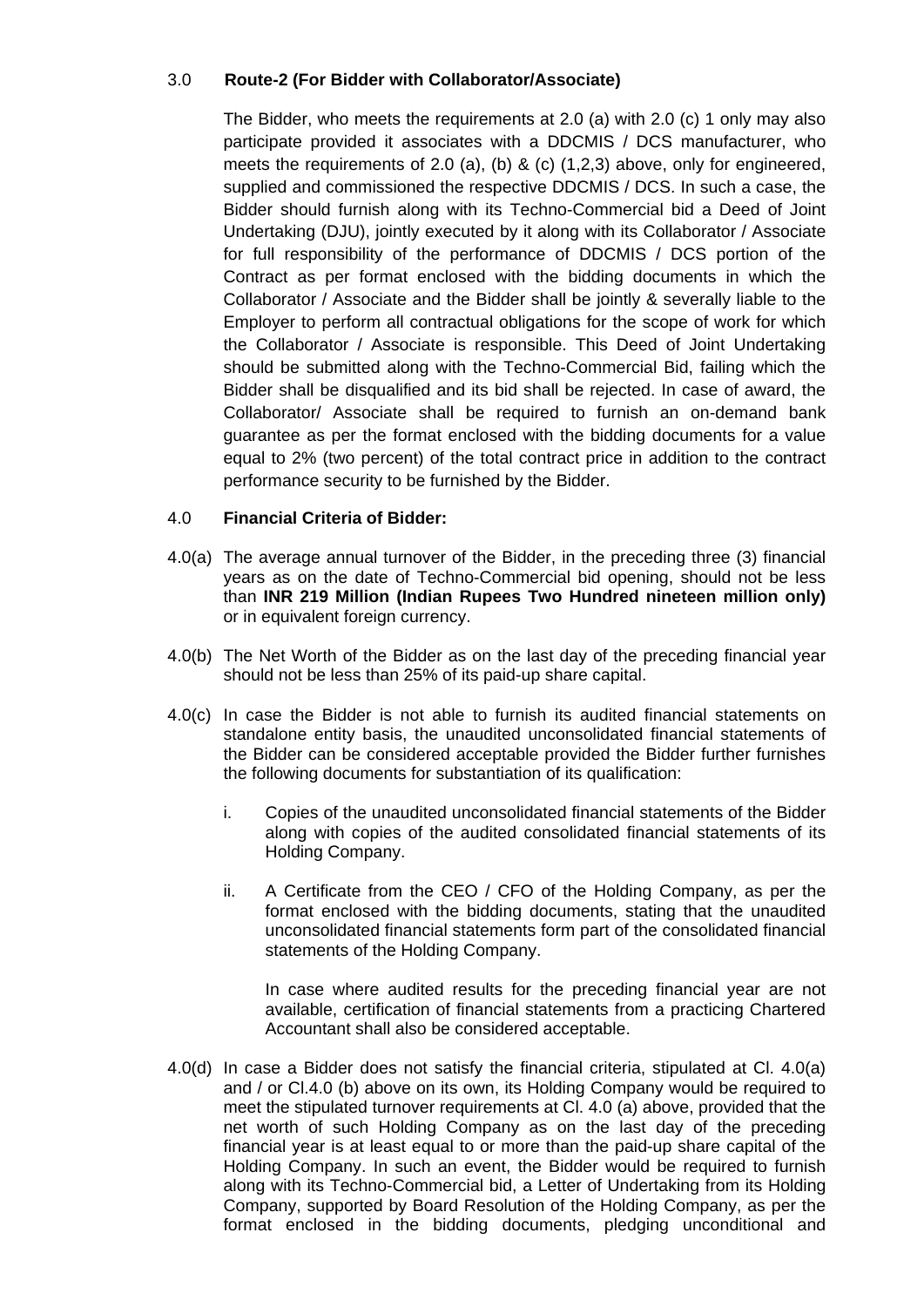irrevocable financial support for the execution of the Contract by the Bidder in case of award.

- 4.0(e) The unutilized line of credit for fund based and non-fund based limits with cash and bank balances including fixed deposits of the Bidder as on a date not earlier than 15 days prior to the date of Techno-Commercial bid opening, duly certified by its bankers should not be less **INR 137 Million (Indian Rupees One hundred Thirty Seven million only)** or in equivalent foreign currency. In case certificates from more than one bank are submitted, the certified unutilized limits should be of the same date from all such banks.
- 4.0(f) Where another Company of the group acting as the Treasury Centre is responsible for Treasury Management of the Bidder having combined credit / guarantee limit for the whole group, the Bidder would be required to provide a Banker's certificate regarding the unutilized line of credit for fund based and non-fund based limits together with cash and bank balances including fixed deposits available to such Treasury Centre. Further, Treasury Centre should certify that out of the aforesaid limits certified by the bankers, the Bidder shall have access to the line of credit of a level not less than the specified amount at Cl. 4.0 (e) above. In proof of this, the Bidder would be required to furnish along with its Techno-Commercial bid, a Letter of Undertaking from the Treasury Centre, supported by a Resolution passed by the Board of Directors of the holding company, as per the format enclosed with the bidding documents, pledging unconditional and irrevocable financial support for the execution of the Contract by the Bidder in case of award.
- 4.0(g) In case the Bidder's unutilized line of credit for fund based and non-fund based limits specified at Cl. 4.0(e) above is not sufficient, a comfort letter from one of the bankers specified in the bidding documents unequivocally stating that in case the Bidder is awarded the Contract, the Bank would enhance line of credit for fund based and non-fund based limits to a level not less than the specified amount at clause 4.0 (e) above to the Bidder or to the Treasury Centre as the case may be, shall be acceptable.

#### 5.0 **Financial Criteria of Collaborator/ Associate**

- 5.0(a) For Bidder seeking qualification through clause 3.0 above, the average annual turnover of its Collaborator / Associate (meeting requirement of clause 2.0 above) in the preceding three (3) financial years as on the date of Techno-Commercial bid opening, should not be less than **INR 104 Million (Indian Rupees One hundred four million only)** or in equivalent foreign currency.
- 5.0(b) The Net Worth of the Collaborator / Associate as on the last day of the preceding financial year should not be less than 25% of its paid-up share capital.
- 5.0(c) In case the Collaborator / Associate is not able to furnish its audited financial statements on standalone entity basis, the unaudited unconsolidated financial statements of the Collaborator/ Associate can be considered acceptable provided the Collaborator / Associate further furnishes the following documents for substantiation of its qualification:
	- (i) Copies of the unaudited unconsolidated financial statements of the Collaborator / Associate along with copies of the audited consolidated financial statements of the Holding Company of Collaborator / Associate.
	- (ii) A Certificate from the CEO/CFO of the Holding Company, as per the format enclosed in the bidding documents, stating that the unaudited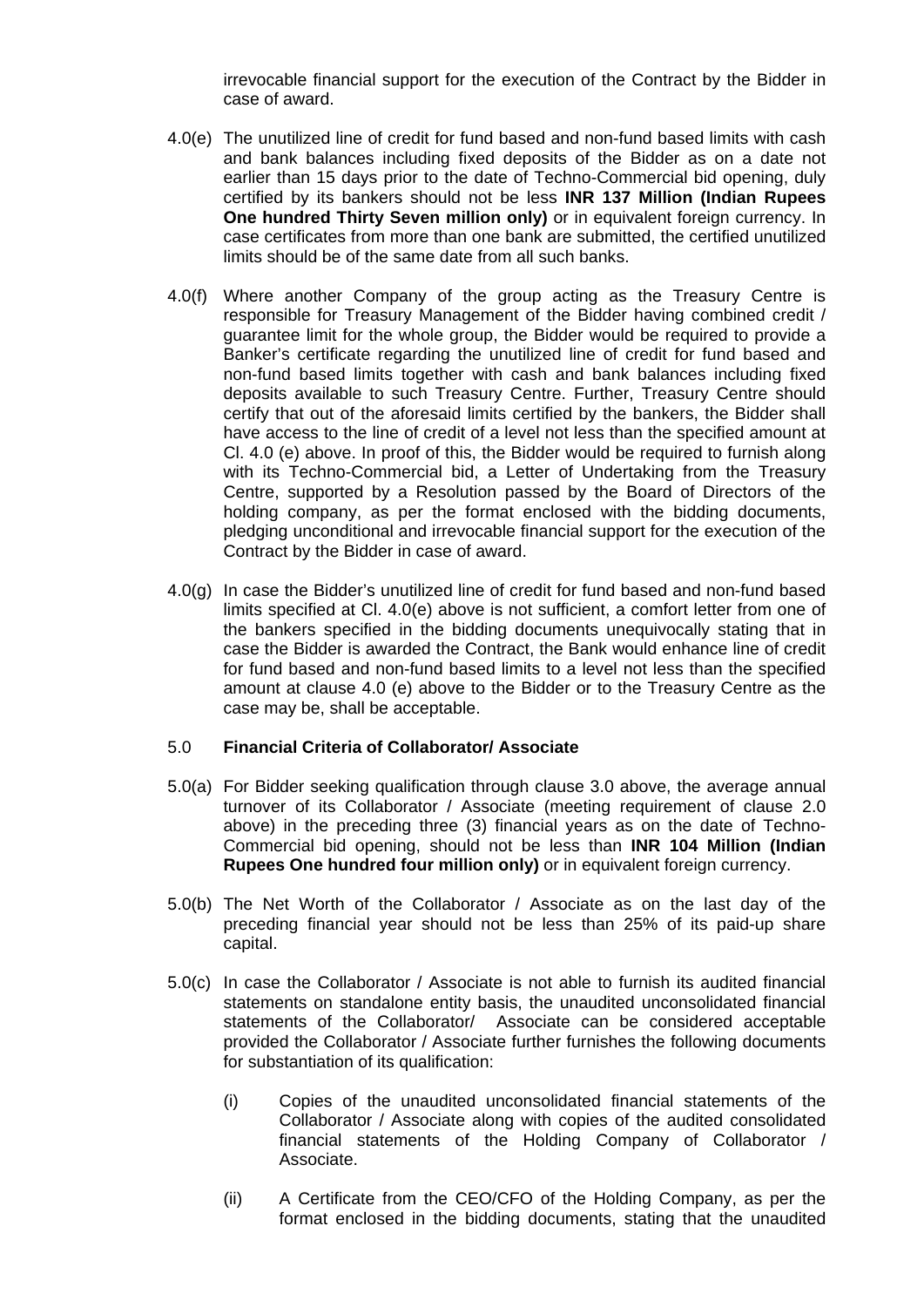unconsolidated financial statements form part of the consolidated financial statements of the Holding Company of Collaborator / Associate.

In cases where audited results for the preceding financial year are not available, certification of financial statements from a practicing Chartered Accountant shall also be considered acceptable.

- 5.0(d) In case a Collaborator / Associate does not satisfy the financial criteria, stipulated at Cl. 5.0(a) and/ or Cl.5.0 (b) above on its own, its Holding Company would be required to meet the stipulated turnover requirements at Cl. 5.0 (a) above, provided that the net worth of such Holding Company as on the last day of the preceding financial year is at least equal to or more than the paid-up share capital of the Holding Company. In such an event, the Collaborator / Associate would be required to furnish along with bidder's Techno-Commercial bid, a Letter of Undertaking from the Holding Company, supported by Board Resolution of the Holding Company as per the format enclosed with the bidding documents, pledging unconditional and irrevocable financial support to the Collaborator / Associate to honour the terms and conditions of the Deed of Joint Undertaking, in case of award of the Contract to the Bidder with whom Collaborator / Associate is associated.
- 5.0(e) For Bidder seeking qualification through clause no 3.0 above, the un-utilised line of credit for fund based and non-fund based limits with cash and bank balances including fixed deposits of its Collaborator / Associate (meeting requirement of clause 2.0 above) as on a date not earlier than 15 days prior to the date of Techno- Commercial bid opening, duly certified by the Collaborator's / Associate's Bankers should not be less than **INR 32 Million (Indian Rupees Thirty Two million only)** or in equivalent foreign currency. In case certificates from more than one bank are submitted, the certified unutilized limits should be of the same date from all such banks.
- 5.0(f) Where another Company of the group acting as the Treasury Centre is responsible for Treasury Management of the Collaborator / Associate having combined credit / guarantee limit for the whole group, the Collaborator / Associate would be required to provide a Banker's certificate regarding the unutilized line of credit for fund based and non-fund based limits together with cash and bank balances including fixed deposits available to such Treasury Centre. Further, Treasury Centre should certify that out of the aforesaid limits certified by the bankers', the Collaborator / Associate shall have access to the line of credit of a level not less than the amount specified at Cl. 5.0 (e) above. In proof of this, the Bidder would be required to furnish along with its Techno-Commercial bid, a Letter of Undertaking from the Treasury Centre, supported by a Resolution passed by the Board of Directors of the Collaborator / Associate's Holding Company, as per the format enclosed in the bidding documents, pledging unconditional and irrevocable financial support to the Collaborator / Associate to honour the terms and conditions of the Deed of Joint Undertaking, in case of award of the Contract to the Bidder with whom Collaborator / Associate is associated.
- 5.0(g) In case the Collaborator's / Associate's unutilized line of credit for fund based and non-fund based limits specified at Cl. 5.0(e) above is not sufficient, a comfort letter from one of the bankers specified in the bidding documents unequivocally stating that in case of award of the Contract to the Bidder with whom Collaborator / Associate is associated, the Bank would enhance line of credit for fund based and non-fund based limits to a level not less than the specified amounts at clause 5.0 (e) to the Collaborator / Associate or to the Treasury Management Centre as the case may be, shall be acceptable.